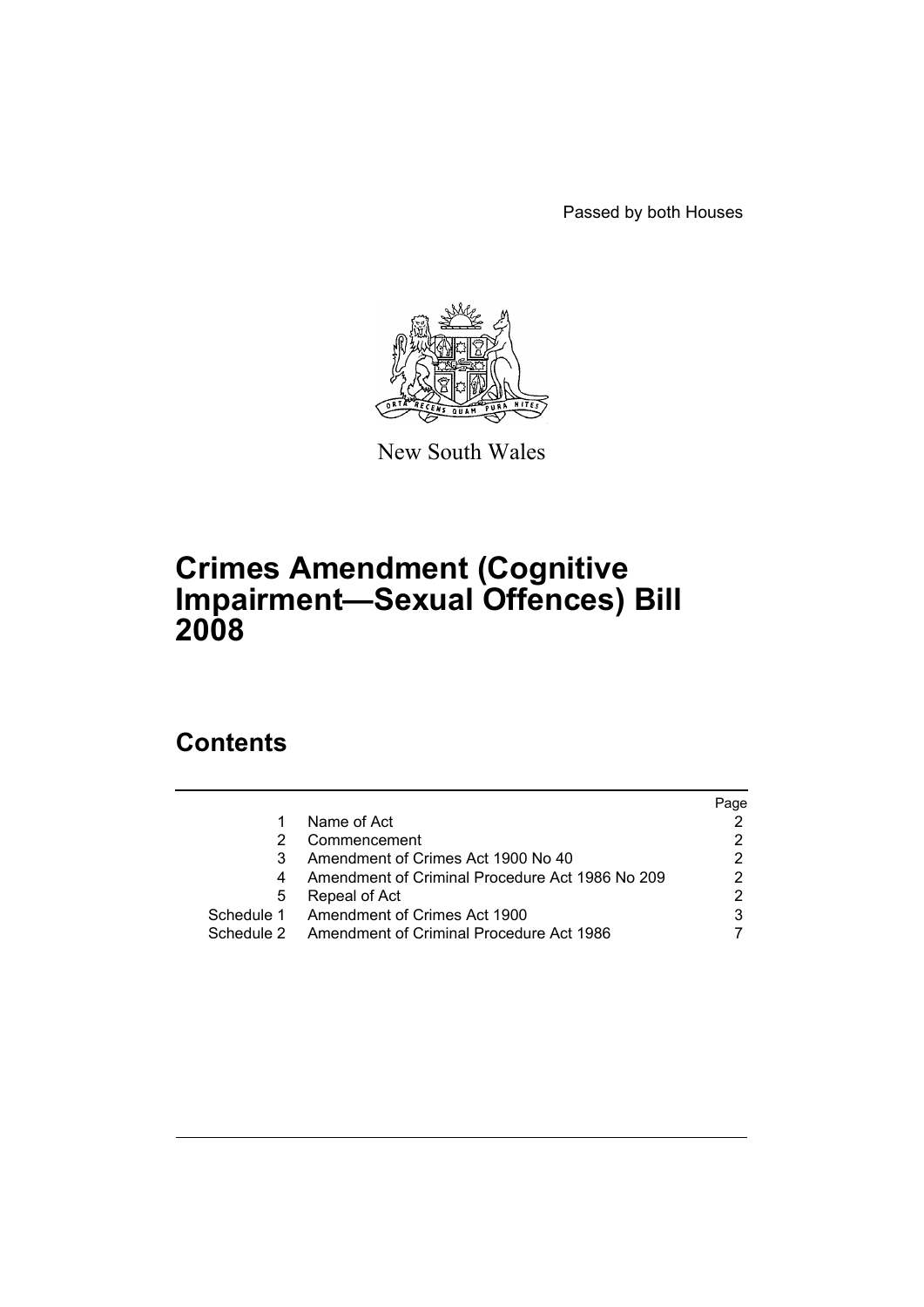*I certify that this PUBLIC BILL, which originated in the LEGISLATIVE COUNCIL, has finally passed the LEGISLATIVE COUNCIL and the LEGISLATIVE ASSEMBLY of NEW SOUTH WALES.*

*Legislative Council 2008* *Clerk of the Parliaments*



New South Wales

# **Crimes Amendment (Cognitive Impairment—Sexual Offences) Bill 2008**

Act No , 2008

An Act to amend the *Crimes Act 1900* with respect to offences of a sexual nature committed against persons who have a cognitive impairment; and to amend the *Criminal Procedure Act 1986* in relation to the giving of evidence by cognitively impaired persons.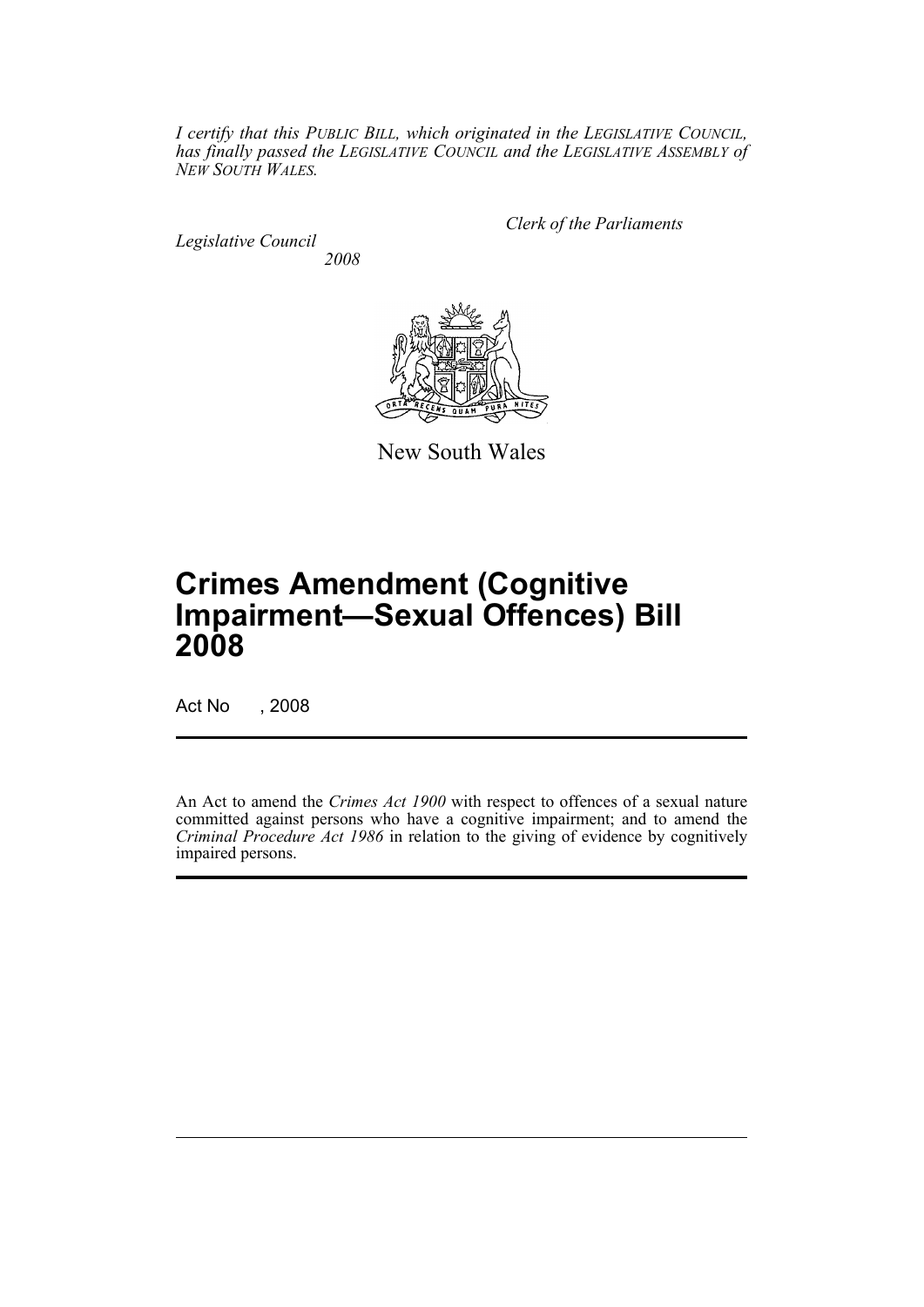## <span id="page-2-0"></span>**The Legislature of New South Wales enacts:**

# **1 Name of Act**

This Act is the *Crimes Amendment (Cognitive Impairment—Sexual Offences) Act 2008*.

# <span id="page-2-1"></span>**2 Commencement**

This Act commences on a day or days to be appointed by proclamation.

## <span id="page-2-2"></span>**3 Amendment of Crimes Act 1900 No 40**

The *Crimes Act 1900* is amended as set out in Schedule 1.

# <span id="page-2-3"></span>**4 Amendment of Criminal Procedure Act 1986 No 209**

The *Criminal Procedure Act 1986* is amended as set out in Schedule 2.

### <span id="page-2-4"></span>**5 Repeal of Act**

- (1) This Act is repealed on the day following the day on which all of the provisions of the Act have commenced.
- (2) The repeal of this Act does not, because of the operation of section 30 of the *Interpretation Act 1987*, affect any amendment made by this Act.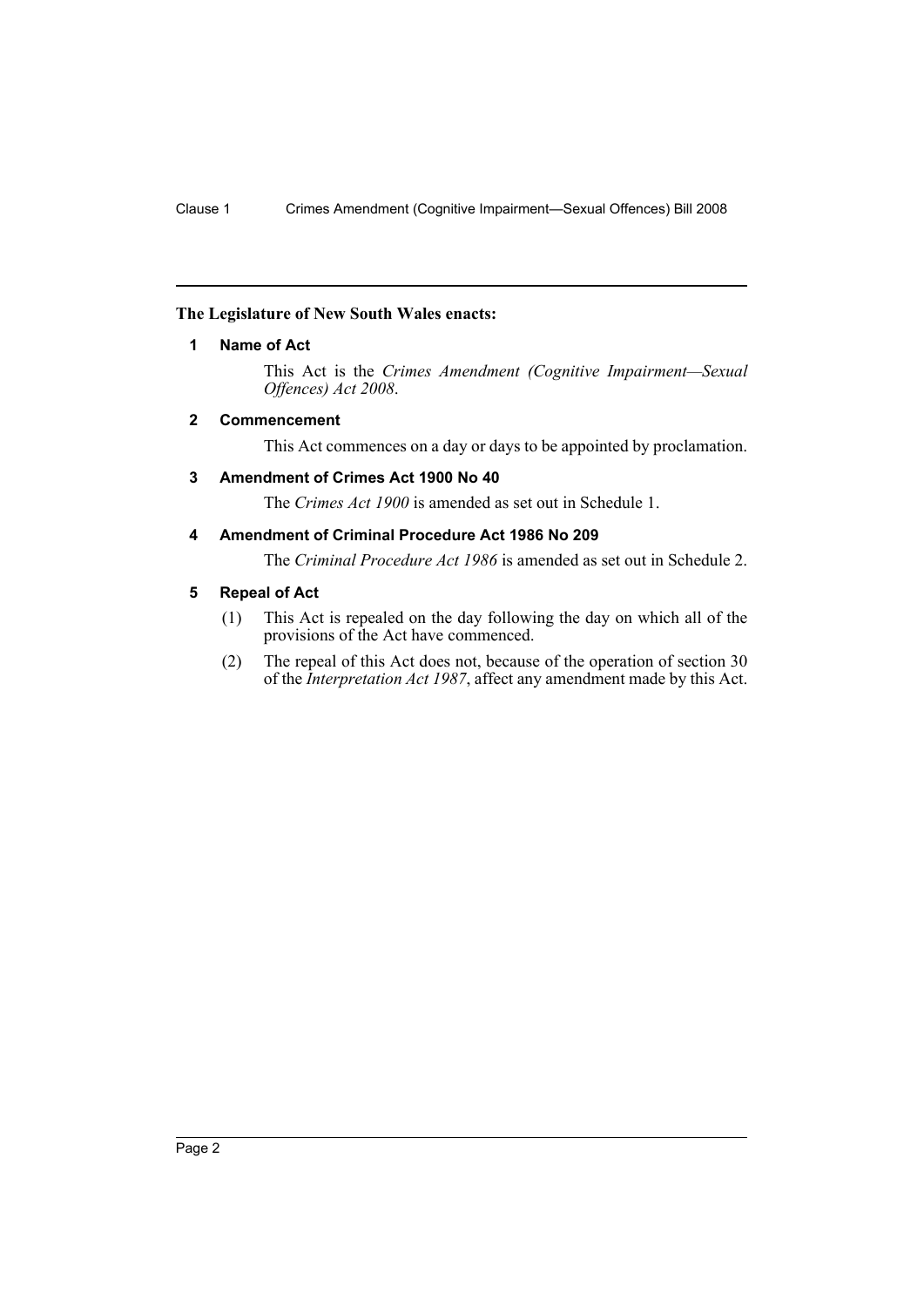Amendment of Crimes Act 1900 New York 1900 New York 1900 New York 1900 Schedule 1

# <span id="page-3-0"></span>**Schedule 1 Amendment of Crimes Act 1900**

(Section 3)

- **[1] Section 61H Definition of "sexual intercourse" and other terms** Insert after section 61H (1):
	- (1A) For the purposes of this Division, a person has a *cognitive impairment* if the person has:
		- (a) an intellectual disability, or
		- (b) a developmental disorder (including an autistic spectrum disorder), or
		- (c) a neurological disorder, or
		- (d) dementia, or
		- (e) a severe mental illness, or
		- (f) a brain injury,

that results in the person requiring supervision or social habilitation in connection with daily life activities.

#### **[2] Sections 61J (2) (g), 61M (3) (e), 61O (3) (d), 66C (5) (f) and 80A (1) (paragraph (g) of the definition of "circumstances of aggravation")**

Omit "serious intellectual disability" wherever occurring.

Insert instead "cognitive impairment".

#### **[3] Section 61Q Alternative verdicts**

Insert after section 61Q (4):

#### (5) **Question of consent regarding cognitive impairment**

If on the trial of a person for an offence under section 61I, 61J or 61JA, the jury is not satisfied that the accused is guilty of the offence charged, but is satisfied on the evidence that the accused is guilty of an offence under section 66F, it may find the accused not guilty of the offence charged but guilty of the latter offence, and the accused is liable to punishment accordingly.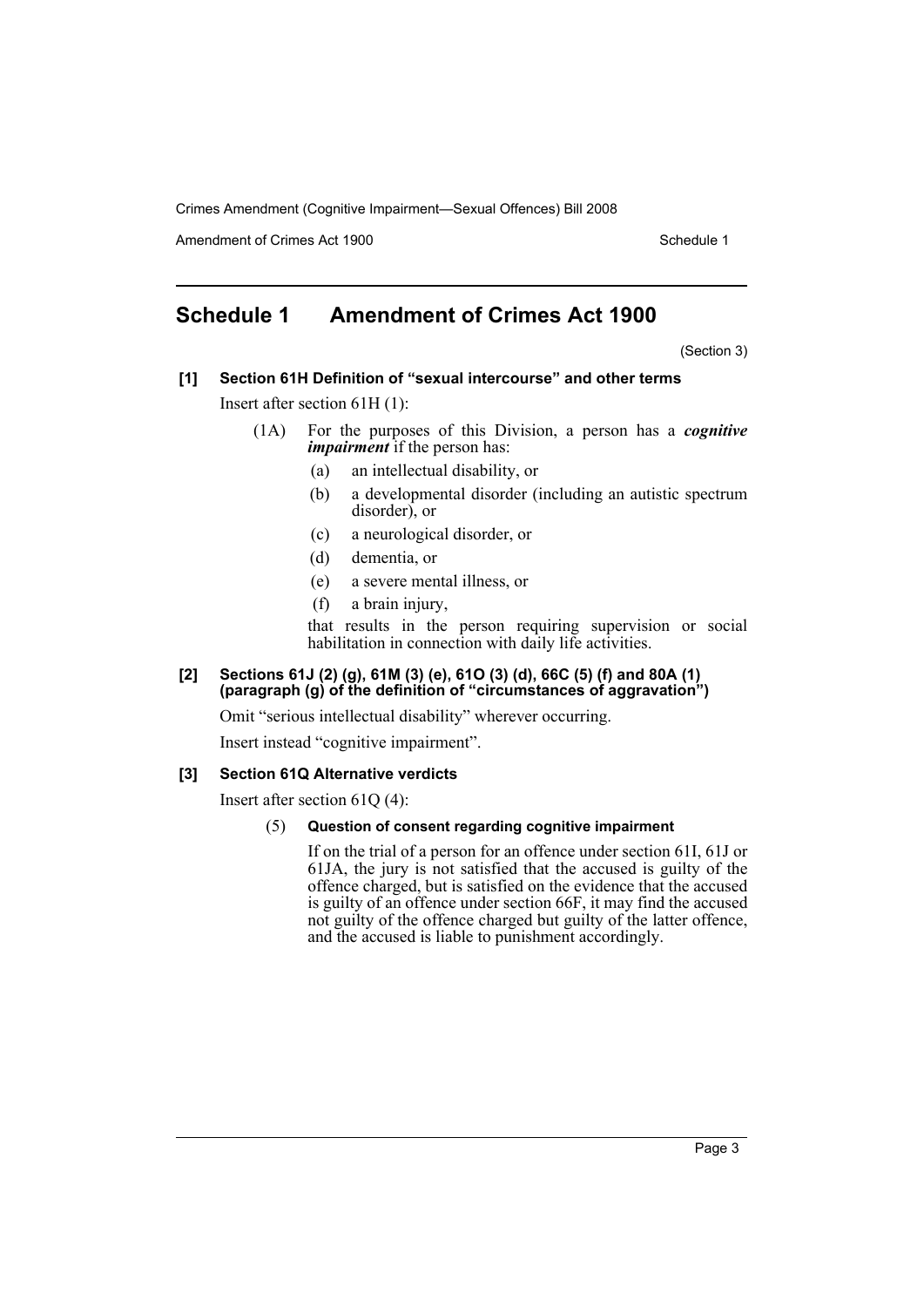Schedule 1 Amendment of Crimes Act 1900

#### **[4] Section 66F**

Omit the section. Insert instead:

#### **66F Sexual offences—cognitive impairment**

#### (1) **Meaning of "person responsible for care"**

For the purposes of this section, a person is responsible for the care of a person who has a cognitive impairment if the person provides care to that person:

- (a) at a facility at which persons with a cognitive impairment are detained, reside or attend, or
- (b) at the home of that person in the course of a program under which any such facility or other government or community organisation provides care to persons with a cognitive impairment.

The care of a person with a cognitive impairment includes voluntary care, health professional care, education, home care and supervision.

#### (2) **Sexual intercourse: person responsible for care**

A person:

- (a) who has sexual intercourse with a person who has a cognitive impairment, and
- (b) who is responsible for the care of that person (whether generally or at the time of the sexual intercourse),

is guilty of an offence.

Maximum penalty: imprisonment for 10 years.

#### (3) **Sexual intercourse: taking advantage of impairment**

A person who has sexual intercourse with a person who has a cognitive impairment, with the intention of taking advantage of that person's cognitive impairment, is guilty of an offence. Maximum penalty: imprisonment for 8 years.

#### (4) **Attempts**

A person who attempts to commit an offence under subsection  $(2)$  or  $(3)$  is guilty of an offence and liable to the penalty provided for the commission of the offence.

#### (5) **Consent not a defence for sexual intercourse**

The consent of a person who has a cognitive impairment is not a defence to a charge for an offence under subsection (2)–(4).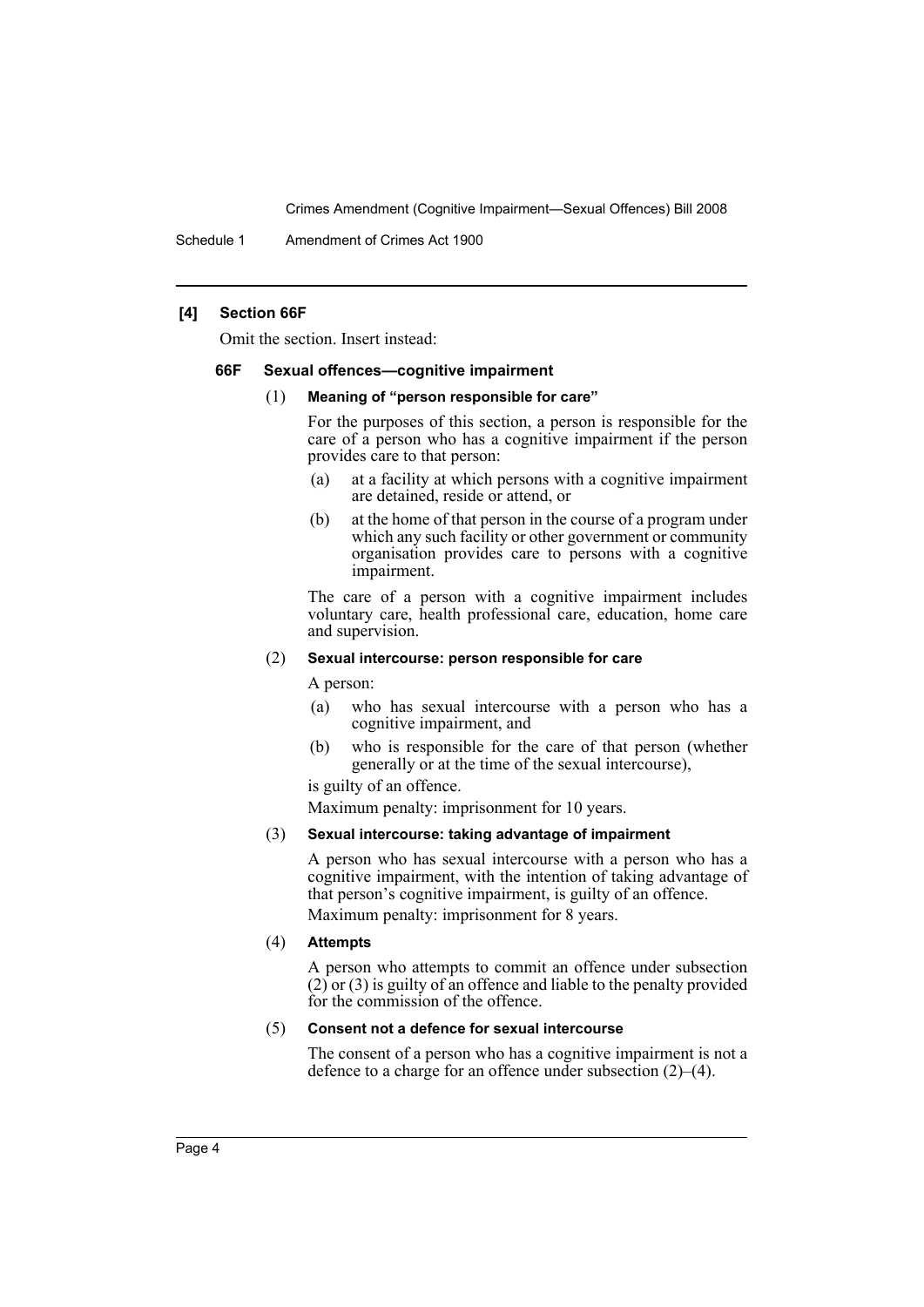Amendment of Crimes Act 1900 New York 1900 New York 1900 New York 1900 Schedule 1

#### (6) **Consent not a defence for indecent assault or act of indecency**

The consent of a person who has a cognitive impairment is not a defence to a charge for an offence under section 61L, 61M (1), 61N (2) or 61O (1A) (or under section 61P in connection with such an offence) if:

- (a) the accused was responsible for the care of that person (whether generally or at the time of the conduct constituting the offence), or
- (b) the accused engaged in the conduct constituting the offence with the intention of taking advantage of that person's cognitive impairment.

### (7) **Defences**

It is a defence to a charge for an offence under subsection (2)–(4) or an offence referred to in subsection (6) in which the prosecution relies on the operation of that subsection:

- (a) if, at the time of the conduct constituting the offence:
	- (i) the accused did not know the person to whom the charge relates had a cognitive impairment, or
	- (ii) the accused was married to the person to whom the charge relates or was an established de facto partner of that person, or
- (b) if the act constituting the offence was carried out for any proper medical or hygienic purpose.

# (8) **Approval of Attorney General for prosecution**

A prosecution for any of the following offences may not be commenced without the approval of the Attorney General:

- (a) an offence under subsection  $(2)$ – $(4)$ ,
- (b) an offence referred to in subsection (6) in which the prosecution relies on the operation of that subsection.

# **[5] Section 77 Consent no defence in certain cases**

Omit "66F," from section 77 (1).

# **[6] Section 80C Meaning of "circumstances of aggravation"**

Omit "serious intellectual disability" from section 80C (b).

Insert instead "cognitive impairment (within the meaning of Division 10)".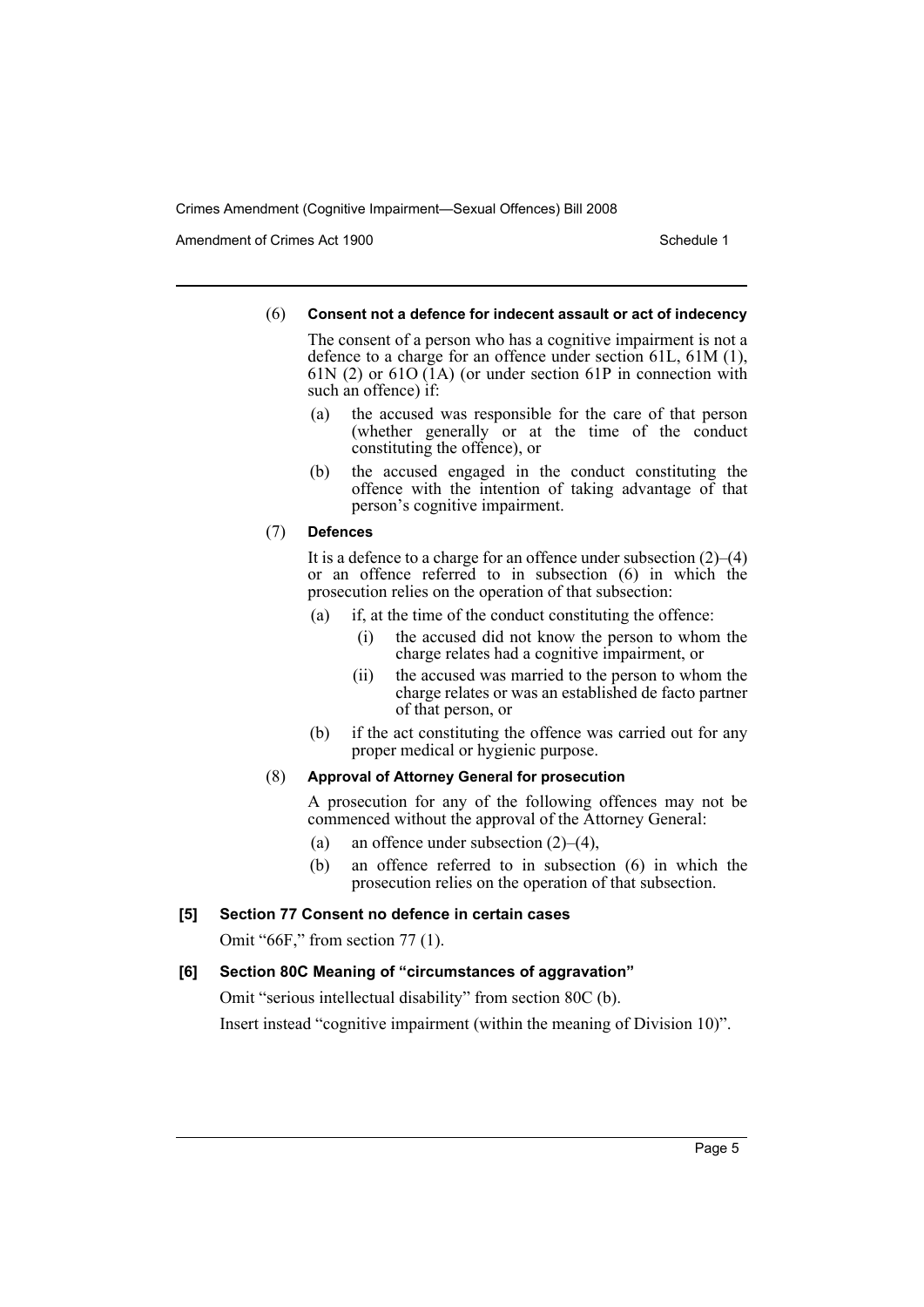Schedule 1 Amendment of Crimes Act 1900

# **[7] Schedule 11 Savings and transitional provisions**

Insert at the end of the Schedule with appropriate Part and clause numbering:

# **Part Crimes Amendment (Cognitive Impairment—Sexual Offences) Act 2008**

# **Amendments**

An amendment made to this Act by the *Crimes Amendment (Cognitive Impairment—Sexual Offences) Act 2008* does not apply in respect of an offence committed before the commencement of the amendment.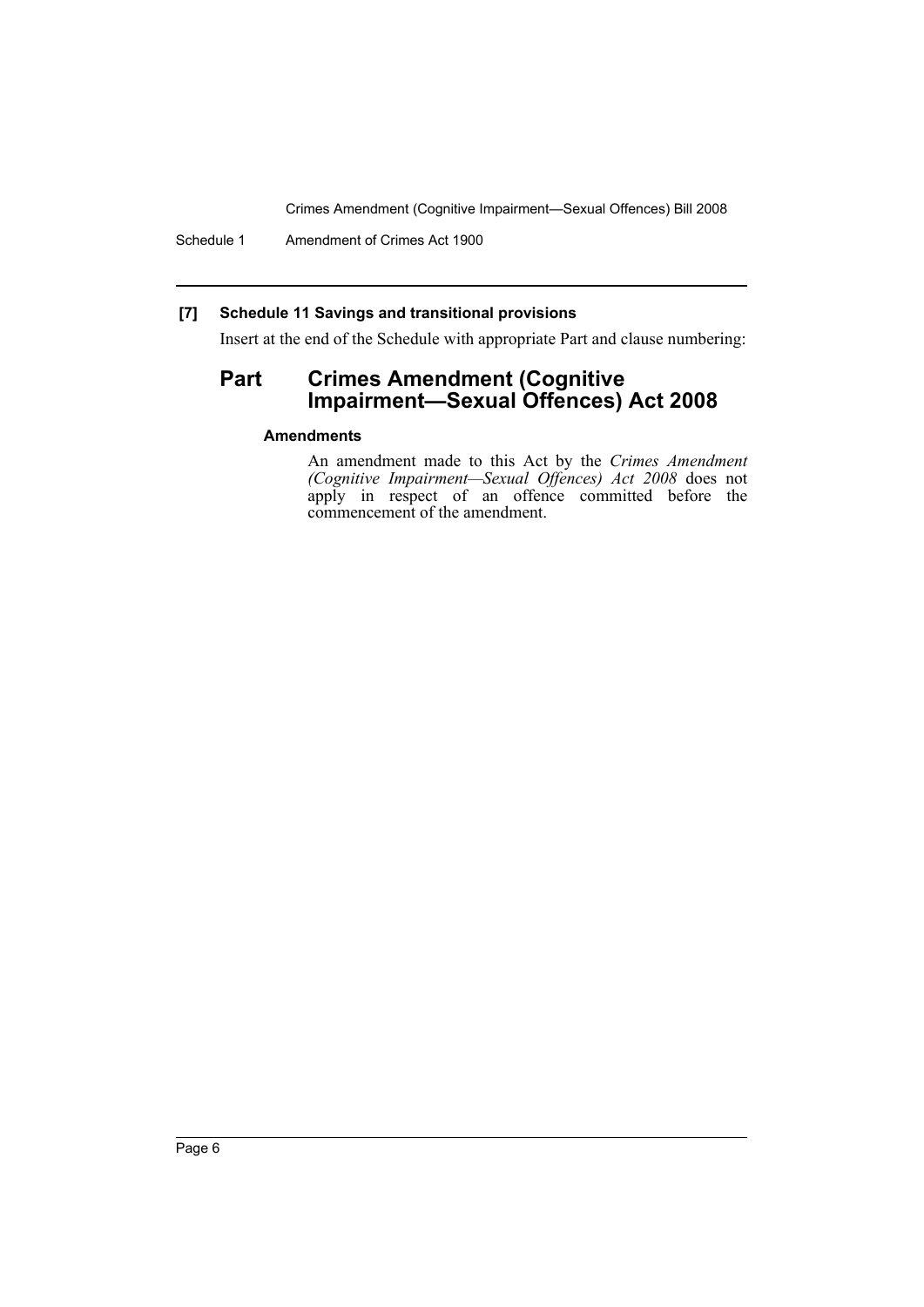Amendment of Criminal Procedure Act 1986 Schedule 2

# <span id="page-7-0"></span>**Schedule 2 Amendment of Criminal Procedure Act 1986**

(Section 4)

| [1]   | Section 76 Recordings of interviews with vulnerable persons<br>Omit "intellectually impaired persons" from the note to the section.<br>Insert instead "cognitively impaired persons". |                   |                                                                                                                                                                                                                                     |  |  |  |
|-------|---------------------------------------------------------------------------------------------------------------------------------------------------------------------------------------|-------------------|-------------------------------------------------------------------------------------------------------------------------------------------------------------------------------------------------------------------------------------|--|--|--|
| [2]   | Section 91 Witness may be directed to attend<br>Omit "an intellectually impaired person" from section 91 (7A).<br>Insert instead "a cognitively impaired person".                     |                   |                                                                                                                                                                                                                                     |  |  |  |
| $[3]$ | Section 185 Recording of interviews with vulnerable persons<br>Omit "intellectually impaired persons" from the note to the section.<br>Insert instead "cognitively impaired persons". |                   |                                                                                                                                                                                                                                     |  |  |  |
| [4]   | <b>Section 306M Definitions</b><br>Insert in alphabetical order in section 306M (1):<br>cognitively impaired person means a person who has a cognitive<br>impairment.                 |                   |                                                                                                                                                                                                                                     |  |  |  |
| [5]   | Section 306M (1), definition of "intellectually impaired person"<br>Omit the definition.                                                                                              |                   |                                                                                                                                                                                                                                     |  |  |  |
| [6]   | Section 306M (1), definition of "vulnerable person"<br>Omit "an intellectually impaired person".<br>Insert instead "a cognitively impaired person".                                   |                   |                                                                                                                                                                                                                                     |  |  |  |
| [7]   | Section 306M (2) (including the note)<br>Omit the subsection. Insert instead:                                                                                                         |                   |                                                                                                                                                                                                                                     |  |  |  |
|       | (2)                                                                                                                                                                                   | (a)<br>(b)<br>(c) | For the purposes of this Part, a <i>cognitive impairment</i> includes<br>any of the following:<br>an intellectual disability,<br>a developmental disorder (including an autistic spectrum<br>disorder),<br>a neurological disorder, |  |  |  |
|       |                                                                                                                                                                                       | (d)               | dementia,                                                                                                                                                                                                                           |  |  |  |